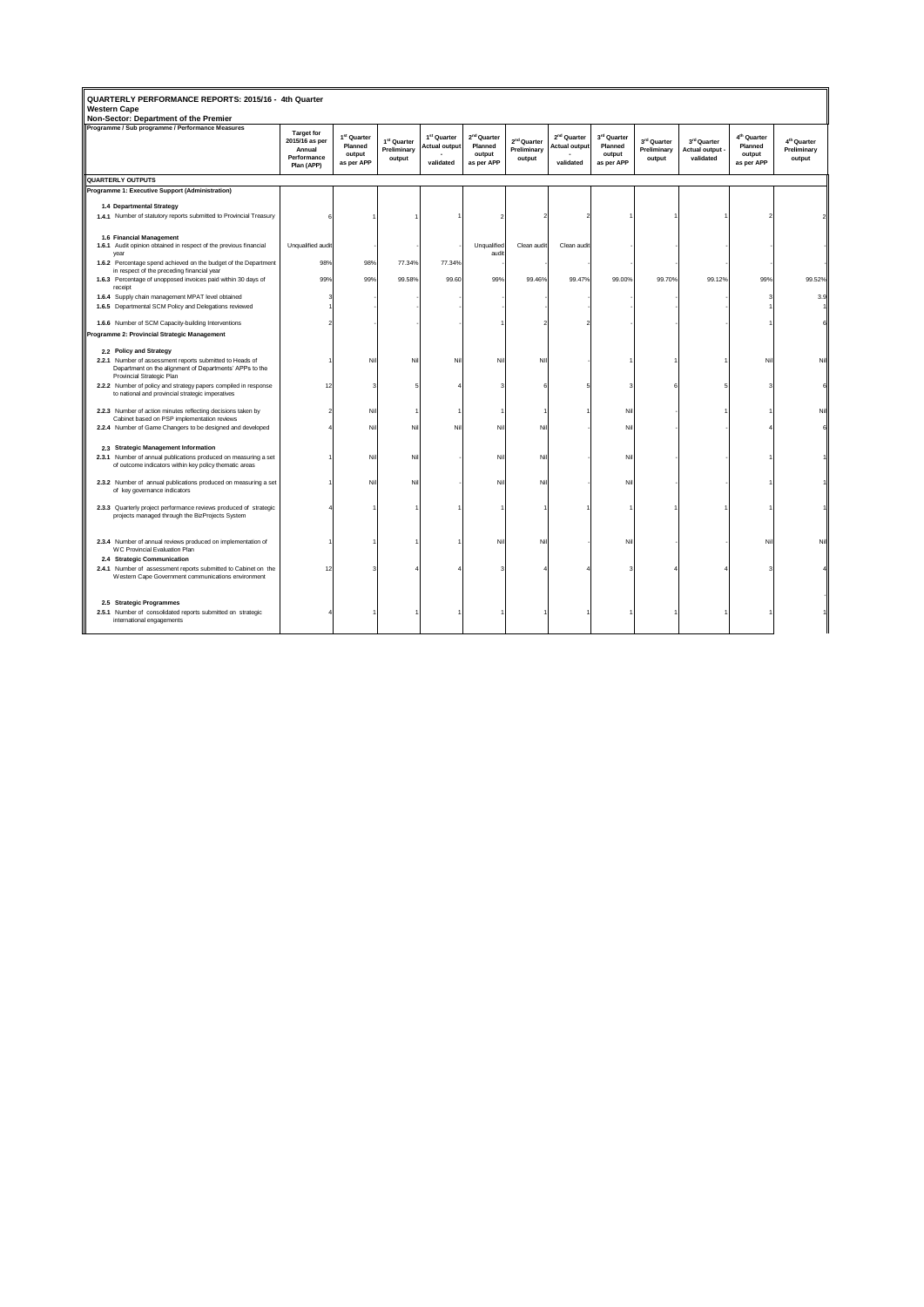| Programme / Sub programme / Performance Measures                                                                | <b>Target for</b><br>2015/16 as per<br>Annual<br>Performance | 1 <sup>st</sup> Quarter<br>Planned<br>output<br>as per APP | 1 <sup>st</sup> Quarter<br>Preliminary<br>output | 1 <sup>st</sup> Quarter<br><b>Actual output</b><br>validated | 2 <sup>nd</sup> Quarter<br>Planned<br>output<br>as per APP | 2 <sup>nd</sup> Quarter<br>Preliminary<br>output | 2 <sup>nd</sup> Quarter<br><b>Actual output</b><br>validated | 3rd Quarter<br>Planned<br>output<br>as per APP | 3rd Quarter<br>Preliminary<br>output | 3rd Quarter<br>Actual output -<br>validated | 4 <sup>th</sup> Quarter<br>Planned<br>output<br>as per APP | 4 <sup>th</sup> Quarter<br>Preliminary<br>output |
|-----------------------------------------------------------------------------------------------------------------|--------------------------------------------------------------|------------------------------------------------------------|--------------------------------------------------|--------------------------------------------------------------|------------------------------------------------------------|--------------------------------------------------|--------------------------------------------------------------|------------------------------------------------|--------------------------------------|---------------------------------------------|------------------------------------------------------------|--------------------------------------------------|
|                                                                                                                 | Plan (APP)                                                   |                                                            |                                                  |                                                              |                                                            |                                                  |                                                              |                                                |                                      |                                             |                                                            |                                                  |
| 2.5.2 Number of consolidated reports submitted on strategic<br>priority projects                                |                                                              |                                                            |                                                  |                                                              |                                                            |                                                  |                                                              |                                                |                                      |                                             |                                                            |                                                  |
| Programme 3: People Management                                                                                  |                                                              |                                                            |                                                  |                                                              |                                                            |                                                  |                                                              |                                                |                                      |                                             |                                                            |                                                  |
| 3.2 Organisation Development                                                                                    |                                                              |                                                            |                                                  |                                                              |                                                            |                                                  |                                                              |                                                |                                      |                                             |                                                            |                                                  |
| 3.2.1 Percentage of scheduled "Improving the way people interact"                                               | 90%                                                          |                                                            |                                                  |                                                              |                                                            |                                                  |                                                              |                                                |                                      |                                             | 90%                                                        | 126%                                             |
| projects completed<br>3.2.2 Percentage of scheduled "Improving the way people do work"                          | 90%                                                          |                                                            |                                                  |                                                              |                                                            |                                                  |                                                              |                                                |                                      |                                             | 90%                                                        | 122%                                             |
| projects completed<br>3.2.3 Percentage of scheduled "Improving the way work is<br>organised" projects completed | 90%                                                          |                                                            |                                                  |                                                              |                                                            |                                                  |                                                              |                                                |                                      |                                             | 90%                                                        | 106%                                             |
| 3.3 People Training and Empowerment                                                                             |                                                              |                                                            |                                                  |                                                              |                                                            |                                                  |                                                              |                                                |                                      |                                             |                                                            |                                                  |
| 3.3.1 Number of learning programmes offered<br>3.3.2 Number of learning programmes assessed for training impact | 43<br>8                                                      |                                                            |                                                  |                                                              |                                                            |                                                  |                                                              |                                                |                                      |                                             | 43                                                         |                                                  |
|                                                                                                                 |                                                              |                                                            |                                                  |                                                              |                                                            |                                                  |                                                              |                                                |                                      |                                             |                                                            |                                                  |
| 3.4 People Management Practices                                                                                 |                                                              |                                                            |                                                  |                                                              |                                                            |                                                  |                                                              |                                                |                                      |                                             |                                                            |                                                  |
| 3.4.1 Percentage of planned strategic business partnership<br>initiatives completed                             | 80%                                                          |                                                            |                                                  |                                                              |                                                            |                                                  |                                                              |                                                |                                      |                                             | 80%                                                        | 83%                                              |
| 3.4.2 Percentage planned innovative people practices initiatives<br>completed                                   | 80%                                                          |                                                            |                                                  |                                                              |                                                            |                                                  |                                                              |                                                |                                      |                                             | 80%                                                        | 87.50%                                           |
| 3.4.3 Percentage planned transactional excellence initiatives<br>completed                                      | 80%                                                          |                                                            |                                                  |                                                              |                                                            |                                                  |                                                              |                                                |                                      |                                             | 80%                                                        | 88%                                              |
| 3.4.4 Percentage planned people manager and professional<br>empowerment initiatives completed                   | 80%                                                          |                                                            |                                                  |                                                              |                                                            |                                                  |                                                              |                                                |                                      |                                             | 80%                                                        | 80%                                              |
| Programme 4: Centre for e-Innovation                                                                            |                                                              |                                                            |                                                  |                                                              |                                                            |                                                  |                                                              |                                                |                                      |                                             |                                                            |                                                  |
| 4.2 Strategic ICT Services                                                                                      |                                                              |                                                            |                                                  |                                                              |                                                            |                                                  |                                                              |                                                |                                      |                                             |                                                            |                                                  |
| 4.2.1 ICT governance maturity rating. (COBIT 5)                                                                 |                                                              |                                                            |                                                  |                                                              |                                                            |                                                  |                                                              |                                                |                                      |                                             |                                                            |                                                  |
| 4.2.2 Number of Departmental ICT plans reviewed                                                                 | 13                                                           |                                                            |                                                  |                                                              | 12                                                         | 1 <sup>1</sup>                                   | $\uparrow$                                                   |                                                |                                      |                                             |                                                            |                                                  |
| 4.2.3 Presidential Hotline resolution rate                                                                      | 95%                                                          | 95%                                                        | 99%                                              | 99%                                                          | 95%                                                        | 99.66%                                           | 99.66%                                                       | 95.00%                                         | 99.29%                               | 99%                                         | 95%                                                        | 99.28%                                           |
| 4.2.4 Number of new Cape Access Centres established                                                             | 10                                                           |                                                            |                                                  |                                                              |                                                            |                                                  |                                                              |                                                |                                      |                                             |                                                            |                                                  |
| 4.2.5 Number of e-government access channels managed through<br>which citizens actively engage Government       |                                                              |                                                            |                                                  |                                                              |                                                            |                                                  |                                                              |                                                |                                      |                                             |                                                            |                                                  |
| 4.2.6 Number of prioritised Western Cape Government citizen-<br>facing services automated                       |                                                              |                                                            |                                                  |                                                              |                                                            |                                                  |                                                              |                                                |                                      |                                             |                                                            |                                                  |
| 4.3 GITO Management Services                                                                                    |                                                              |                                                            |                                                  |                                                              |                                                            |                                                  |                                                              |                                                |                                      |                                             |                                                            |                                                  |
| 4.3.1 Average percentage systems uptime and availability<br>maintained                                          | 98%                                                          |                                                            |                                                  | 99.37%                                                       |                                                            | 99.68%                                           | 99.68%                                                       |                                                |                                      | 99.88%                                      | 98%                                                        | 99.70%                                           |
| 4.3.2 Average percentage network uptime and availability<br>maintained                                          | 98%                                                          |                                                            |                                                  | 99.51%                                                       |                                                            | 98.49%                                           | 98.49%                                                       |                                                |                                      | 98.14%                                      | 98%                                                        | 98.54%                                           |
| 4.3.3 Average turnaround time in days for finalising IT Service<br>Desk requests                                | 6                                                            |                                                            |                                                  | 2.77                                                         |                                                            | 3.30                                             | 3.30                                                         |                                                |                                      | 3.12                                        |                                                            | 4.3                                              |
| 4.4 Connected Government and Unified Communications                                                             |                                                              |                                                            |                                                  |                                                              |                                                            |                                                  |                                                              |                                                |                                      |                                             |                                                            |                                                  |
| 4.4.1 Total number of WCG sites provided with broadband<br>connectivity (cumulative)                            | 1632                                                         |                                                            |                                                  |                                                              |                                                            |                                                  |                                                              |                                                |                                      |                                             | 1632                                                       | 997                                              |
| 4.5 Transversal Applications Development and Support                                                            |                                                              |                                                            |                                                  |                                                              |                                                            |                                                  |                                                              |                                                |                                      |                                             |                                                            |                                                  |
| 4.5.1 Percentage of transversal business application solutions<br>implemented                                   | 80%                                                          |                                                            |                                                  |                                                              |                                                            |                                                  |                                                              |                                                |                                      |                                             | 80%                                                        | 83%                                              |
| Programme 5: Corporate Assurance (Corporate Services Centre)                                                    |                                                              |                                                            |                                                  |                                                              |                                                            |                                                  |                                                              |                                                |                                      |                                             |                                                            |                                                  |
| 5.2 Enterprise Risk Management                                                                                  |                                                              |                                                            |                                                  |                                                              |                                                            |                                                  |                                                              |                                                |                                      |                                             |                                                            |                                                  |
| 5.2.1 Number of enterprise risk management implementation plans<br>approved by accounting officers              | 12                                                           | 12                                                         | 13                                               | 13                                                           | Nil                                                        | Nil                                              |                                                              | Nil                                            |                                      |                                             | Nil                                                        |                                                  |
| 5.2.2 Percentage completion of activities in approved ERM<br>Implementation Plans allocated to D: ERM           | 80%                                                          | Nil                                                        | Nil                                              | Nil                                                          | Nil                                                        | Nil                                              |                                                              |                                                |                                      |                                             | 80%                                                        | 87.80%                                           |